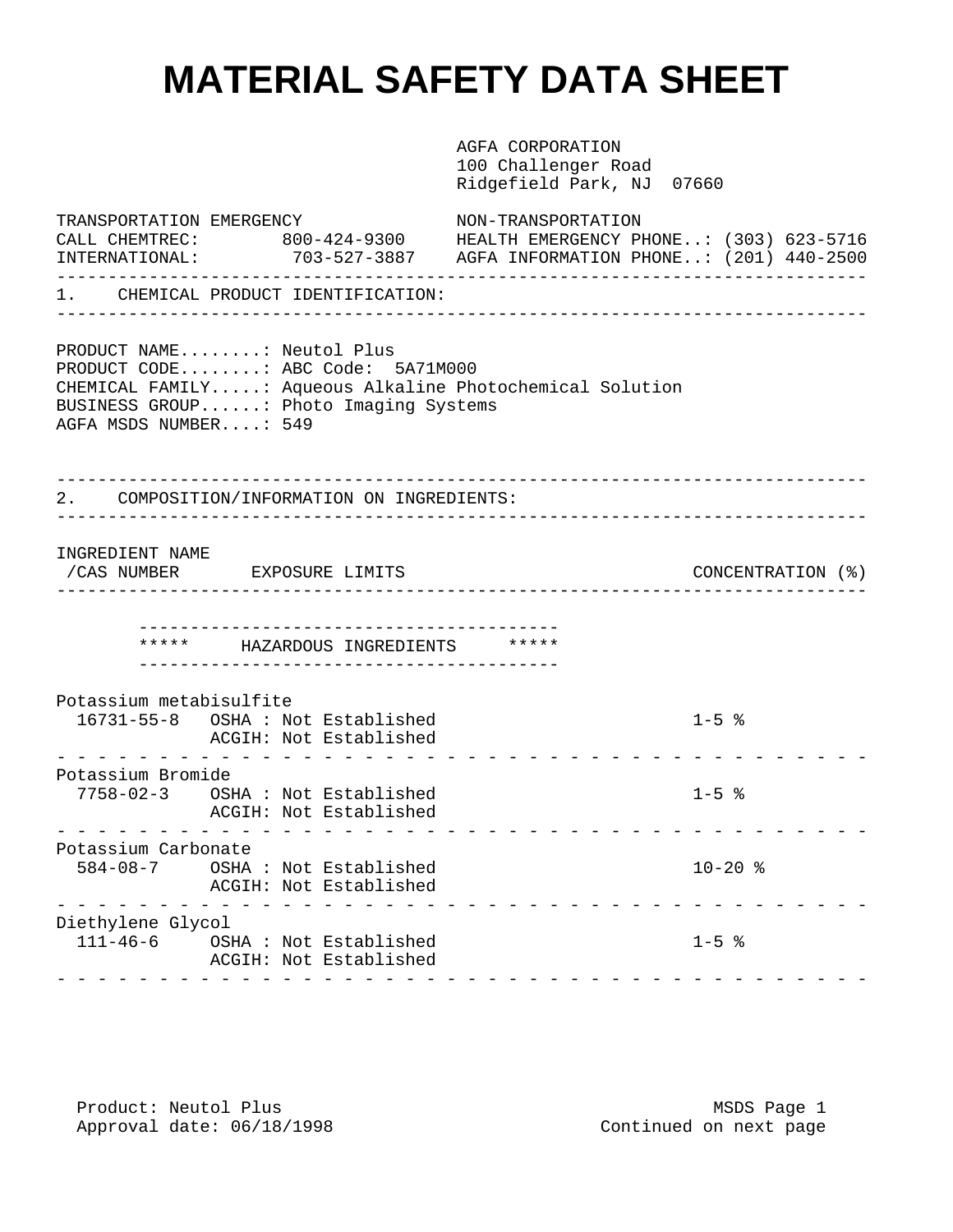2. COMPOSITION/INFORMATION ON INGREDIENTS (Continued) ------------------------------------------------------- INGREDIENT NAME /CAS NUMBER EXPOSURE LIMITS CONCENTRATION (%) ------------------------------------------------------------------------------- Trisodium Nitrilotriacetate 5064-31-3 OSHA : Not Established Less than 1 % ACGIH: Not Established ------------------------------------------------------------------------------- 3. HAZARDS IDENTIFICATION: ------------------------------------------------------------------------------- \*\*\*\*\*\*\*\*\*\*\*\*\*\*\*\*\*\*\*\*\*\*\*\*\*\*\*\*\*\*\*\*\*\*\*\*\*\*\*\*\*\*\*\*\*\*\*\*\*\*\*\*\*\*\*\*\*\*\*\*\*\*\*\*\* EMERGENCY OVERVIEW  $\star$  \* \* WARNING! Color: Colorless to yellowish; Form: Liquid; \* \* Clear; Odor: Odorless; May cause respiratory tract \* \* irritation; May cause allergic respiratory reaction; Causes \* \* skin irritation; May cause allergic skin reaction; Causes \* \* eye irritation. \* \*\*\*\*\*\*\*\*\*\*\*\*\*\*\*\*\*\*\*\*\*\*\*\*\*\*\*\*\*\*\*\*\*\*\*\*\*\*\*\*\*\*\*\*\*\*\*\*\*\*\*\*\*\*\*\*\*\*\*\*\*\*\*\*\* POTENTIAL HEALTH EFFECTS: ROUTE(S) OF ENTRY.................... Eye Contact; Skin Contact; Inhalation; Ingestion HUMAN EFFECTS AND SYMPTOMS OF OVEREXPOSURE: ACUTE INHALATION..............: Potassium carbonate, potassium metabisulfite and potassium bromide may cause irritation with symptoms of coughing, sore throat, and runny nose. Inhalation of diethylene glycol vapors is unlikely due to its low vapor pressure. However, if misted or handled at elevated temperatures, high concentrations of diethylene glycol can produce drowsiness, headache, dizziness, and nausea. Potassium metabisulfite may cause an allergic reaction in some asthmatics and sulfite sensitive individuals. Possible symptoms include bronchoconstriction, sweating, flushing, hives, rapid heart rate, decreased blood pressure, and anaphylaxis. CHRONIC INHALATION............: Prolonged inhalation of potassium bromide may cause skin eruptions. ACUTE SKIN CONTACT............: Potassium carbonate, potassium metabisulfite and potassium bromide can be irritating to the skin with symptoms of reddening and itching. Prolonged skin contact with diethylene glycol may cause defatting of the skin which may result in irritation with symptoms of itching, drying and reddening. CHRONIC SKIN CONTACT..........: Repeated or prolonged contact to sulfites may cause an allergic skin reaction in sensitive individuals. ACUTE EYE CONTACT.............: Potassium carbonate, potassium metabisulfite and potassium bromide can be irritating to the eyes with symptoms of reddening, tearing, and stinging. ACUTE INGESTION...............: Ingestion of this product may cause gastrointestinal irritation. Ingestion of diethylene glycol can result in behavioral change, drowsiness, kidney and liver failure, and coma. The oral toxicity of diethylene glycol is greater in humans than in laboratory Product: Neutol Plus MSDS Page 2

Approval date:  $06/18/1998$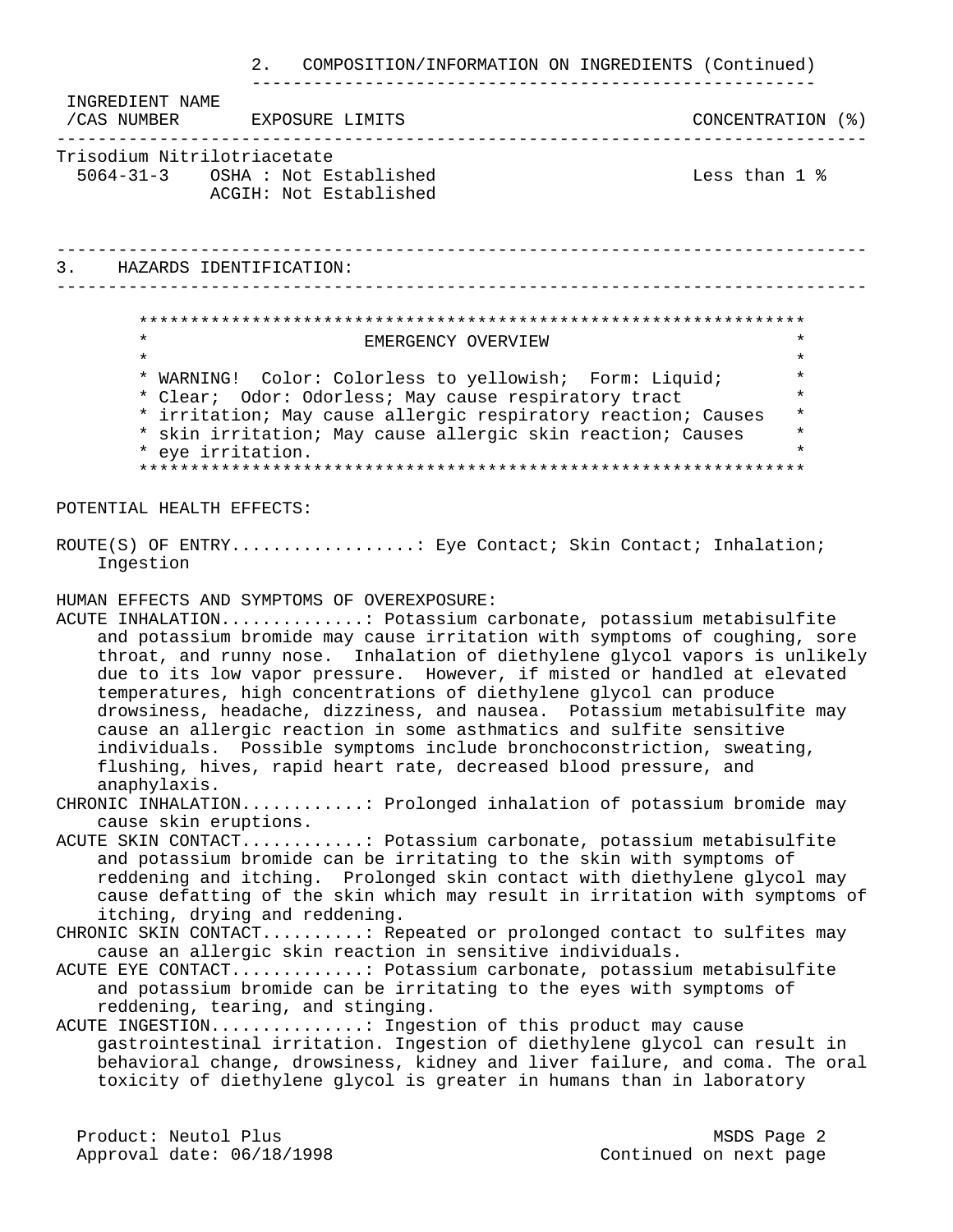3. HAZARDS IDENTIFICATION (Continued) ---------------------------------------

animals. The estimated single lethal dose-oral-human is 1.0 ml/kg.

CARCINOGENICITY...............: The carcinogenicity classification for nitrilotriacetic acid/nitrilotriacetic acid sodium salts is based on findings of urinary tract tumors in rats and mice in chronic feeding studies. NTP.........................: This product contains Trisodium Nitrilotriacetate. Nitrilotriacetic acid is classified as an NTP Anticipated Human Carcinogen: "Substances or groups of substances, and medical treatments which may reasonably by anticipated to be carcinogens." IARC........................: Nitrilotriacetic acid sodium salt is classified as an IARC possible human carcinogen (Group 2B): "The chemical or group of chemicals is possibly carcinogenic for humans." OSHA........................: Not regulated MEDICAL CONDITIONS AGGRAVATED BY EXPOSURE......: Persons with preexisting eye or skin conditions or impaired pulmonary function may be more susceptible to the effects of this product. ------------------------------------------------------------------------------- 4. FIRST AID MEASURES: ------------------------------------------------------------------------------- FIRST AID FOR EYES......: In case of contact, immediately flush eyes with plenty of water for at least 15 minutes. Call a physician. FIRST AID FOR SKIN......: In case of contact, remove contaminated clothing, immediately wash skin with plenty of water. Wash clothing before reuse. Call a physician if irritation persists. FIRST AID FOR INHALATION: If inhaled, remove to fresh air. If not breathing, give artificial respiration. If breathing is difficult, give oxygen. Call a physician. FIRST AID FOR INGESTION.: If swallowed, call a physician. ------------------------------------------------------------------------------- 5. FIRE FIGHTING MEASURES: ------------------------------------------------------------------------------- FLASH POINT.....................: Noncombustible EXTINGUISHING MEDIA.............: Material is not combustible. Use extinguishing media suitable for other combustible materials in the area. SPECIAL FIRE FIGHTING PROCEDURES: Evacuate personnel to a safe area. Keep personnel removed and upwind of fire. Wear self-contained breathing apparatus.

Product: Neutol Plus and the matrix of the MSDS Page 3 Approval date:  $06/18/1998$  Continued on next page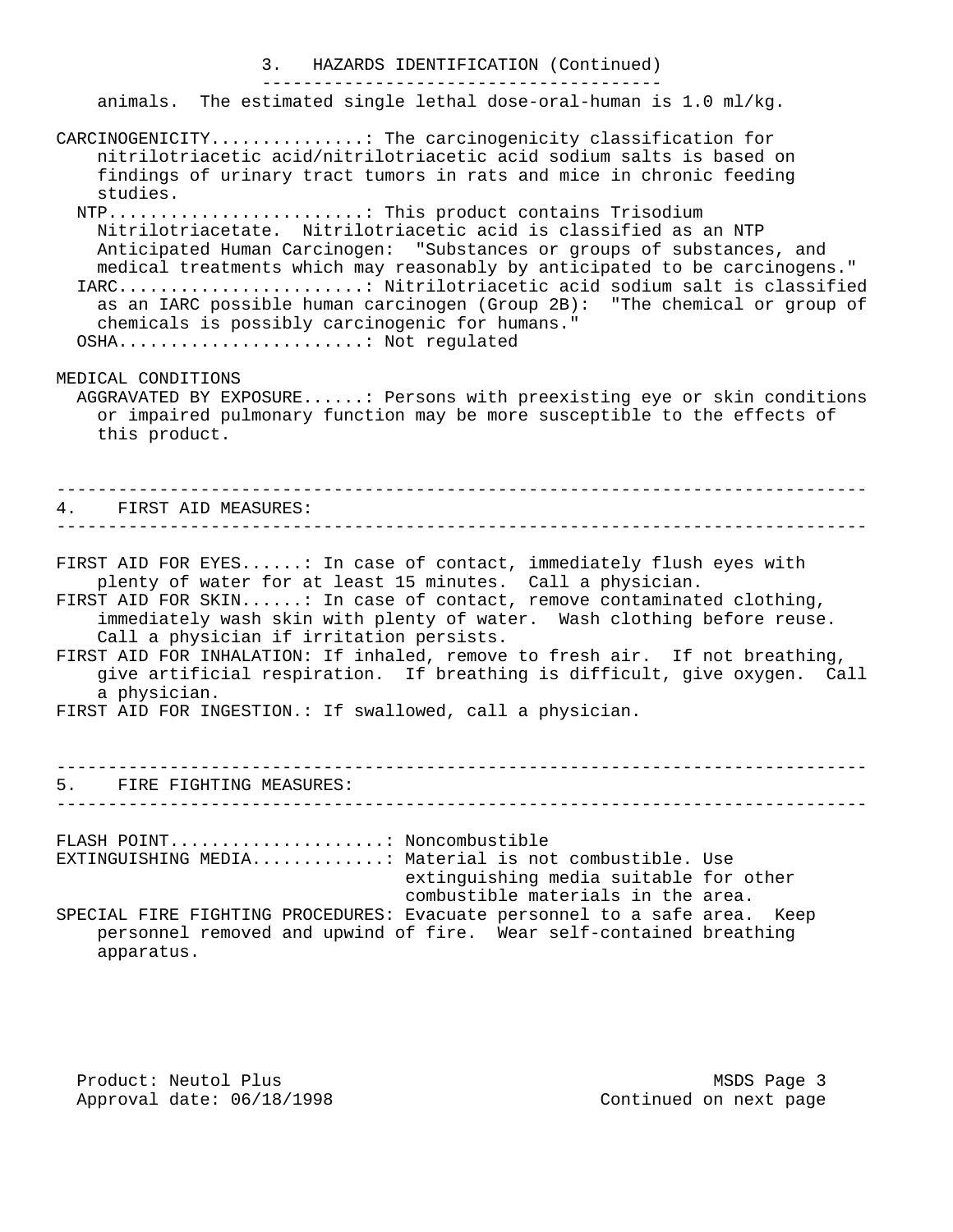| 6. ACCIDENTAL RELEASE MEASURES:                                                                                                                                                                                                                                                                                                                                                                                                                                                                                                                                                                                                                                                                                                                                               |
|-------------------------------------------------------------------------------------------------------------------------------------------------------------------------------------------------------------------------------------------------------------------------------------------------------------------------------------------------------------------------------------------------------------------------------------------------------------------------------------------------------------------------------------------------------------------------------------------------------------------------------------------------------------------------------------------------------------------------------------------------------------------------------|
| SPILL OR LEAK PROCEDURES: Use appropriate PERSONAL PROTECTIVE<br>EQUIPMENT during clean up. Dike Spill. Prevent liquid from entering<br>sewers, waterways or low areas. Soak up with sawdust, sand, oil dry or<br>other absorbent material. Spill may be neutralized with powdered Citric<br>Acid.                                                                                                                                                                                                                                                                                                                                                                                                                                                                            |
| 7. HANDLING AND STORAGE:                                                                                                                                                                                                                                                                                                                                                                                                                                                                                                                                                                                                                                                                                                                                                      |
| STORAGE TEMPERATURE(MIN/MAX): Store between 40 F $(4.4 C)$ and 80 F $(26 C)$ .<br>Preferred storage is at 68 F (20 C).<br>SHELF LIFE: N.A.<br>SPECIAL SENSITIVITY: Keep from freezing.<br>HANDLING/STORAGE PRECAUTIONS: Avoid eye and skin contact, and store in well<br>ventilated area. Keep container tightly closed. Do not store with<br>incompatible materials. Do not store or consume food, drink or tobacco in<br>area where they may become contaminated with this material.<br>OTHER NOTES: Keep out of the reach of children.                                                                                                                                                                                                                                     |
| 8. PERSONAL PROTECTION:<br>----------------------------                                                                                                                                                                                                                                                                                                                                                                                                                                                                                                                                                                                                                                                                                                                       |
| PROTECTIVE CLOTHING REQUIREMENTS: Splash protection required for eyes, e.g.,<br>eye glasses with side shields or goggles. For skin protection use chemical<br>resistant gloves and aprons.<br>VENTILATION REQUIREMENTS: Use sufficient general room ventilation<br>and/or local exhaust to maintain airborne levels of vapors below applicable<br>exposure limits (see Section 2).<br>RESPIRATOR REQUIREMENTS: Under normal conditions of use, respirator<br>protection is not required. If respirators are used, institute a program<br>in accordance with OSHA standard 29CFR1010.134.<br>ADDITIONAL PROTECTIVE MEASURES: Emergency showers and eye wash stations<br>should be made available. Educate and train employees in the safe use and<br>handling of this product. |
| 9. PHYSICAL AND CHEMICAL PROPERTIES:                                                                                                                                                                                                                                                                                                                                                                                                                                                                                                                                                                                                                                                                                                                                          |
| PHYSICAL FORM: Liquid<br>APPEARANCE: Clear<br>COLOR: Colorless to yellowish                                                                                                                                                                                                                                                                                                                                                                                                                                                                                                                                                                                                                                                                                                   |
| Product: Neutol Plus<br>MSDS Page 4<br>Approval date: 06/18/1998<br>Continued on next page                                                                                                                                                                                                                                                                                                                                                                                                                                                                                                                                                                                                                                                                                    |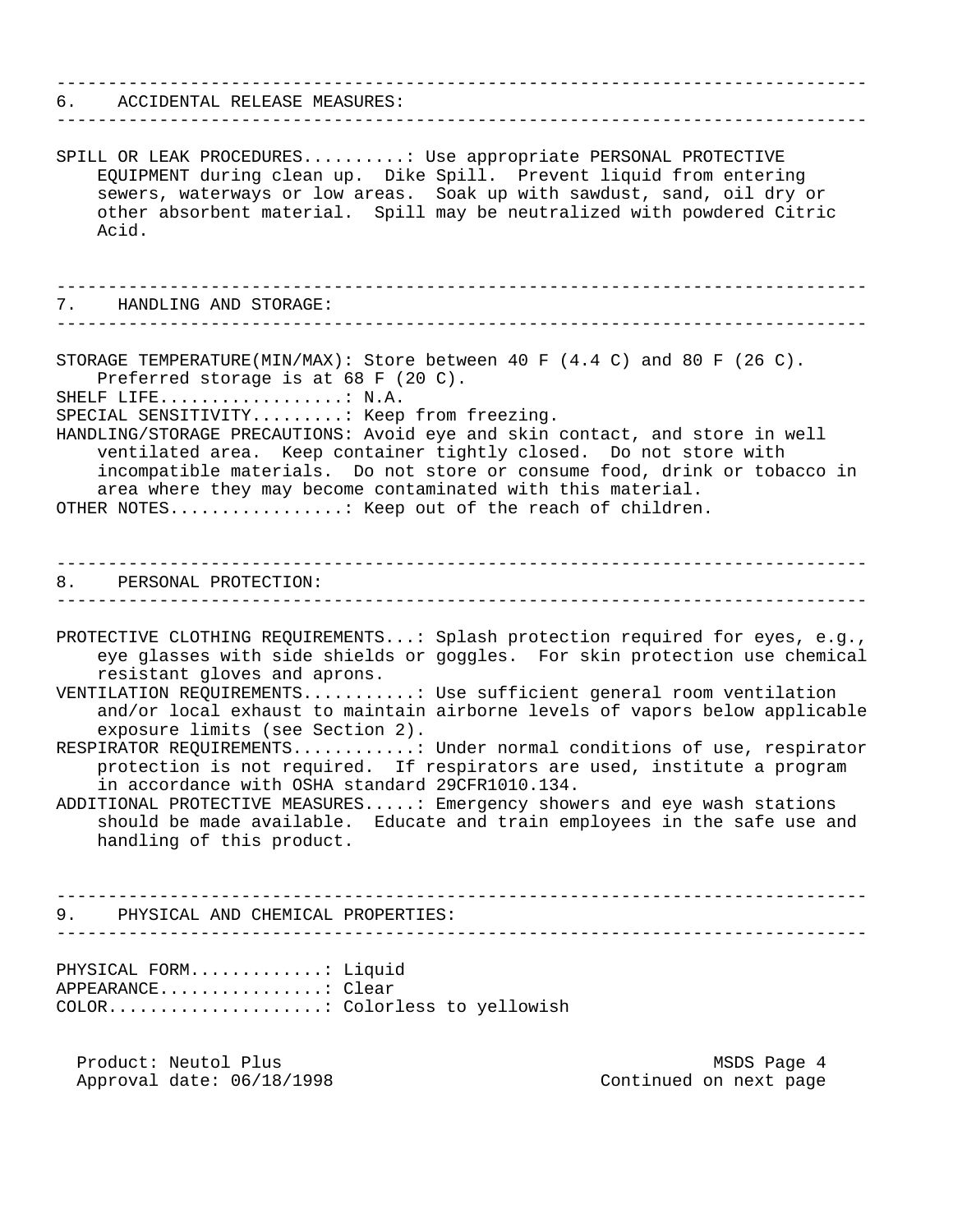9. PHYSICAL AND CHEMICAL PROPERTIES (Continued) ------------------------------------------------- ODOR......................: Odorless pH .......................: Approx. 10.8 BOILING POINT.............: Greater than 212 F (100 C) MELTING/FREEZING POINT....: Less than 32 F (0 C) SOLUBILITY IN WATER ......: Soluble SPECIFIC GRAVITY .........: 1.241 at 68 F (20 C) BULK DENSITY..............: Not Applicable VAPOR PRESSURE ...........: Approx. 23 mbar at 68 F (20 C) (water) ------------------------------------------------------------------------------- 10. STABILITY AND REACTIVITY: ------------------------------------------------------------------------------- STABILITY...................: This is a stable material. HAZARDOUS POLYMERIZATION...: Will not occur. INCOMPATIBILITIES..........: Strong Acids, oxidizers INSTABILITY CONDITIONS.....: None known. DECOMPOSITION PRODUCTS.....: In case of fire, oxides of sulfur, CO2, carbon monoxide and other potentially toxic fumes. ------------------------------------------------------------------------------- 11. TOXICOLOGICAL INFORMATION: ------------------------------------------------------------------------------- TOXICITY DATA FOR: Potassium Carbonate ACUTE TOXICITY ORAL LD50..........: 1870 mg/kg (rat) TOXICITY DATA FOR: Diethylene Glycol ACUTE TOXICITY ORAL LD50..........: 12565 mg/kg (rat) ------------------------------------------------------------------------------- 12. ECOLOGICAL INFORMATION:

-------------------------------------------------------------------------------

NO ECOLOGICAL INFORMATION AVAILABLE

------------------------------------------------------------------------------- 13. DISPOSAL CONSIDERATIONS -------------------------------------------------------------------------------

WASTE DISPOSAL METHOD.......: Recover nonusable free liquid and/or contaminated water, and dispose of in an approved and permitted treatment system. Remove nonusable solid material and/or contaminated soil, for disposal in an approved and permitted landfill. Discharge to sewer may require approval of permitting authority and may require pretreatment.

Product: Neutol Plus and the matrix of the MSDS Page 5 Approval date:  $06/18/1998$  Continued on next page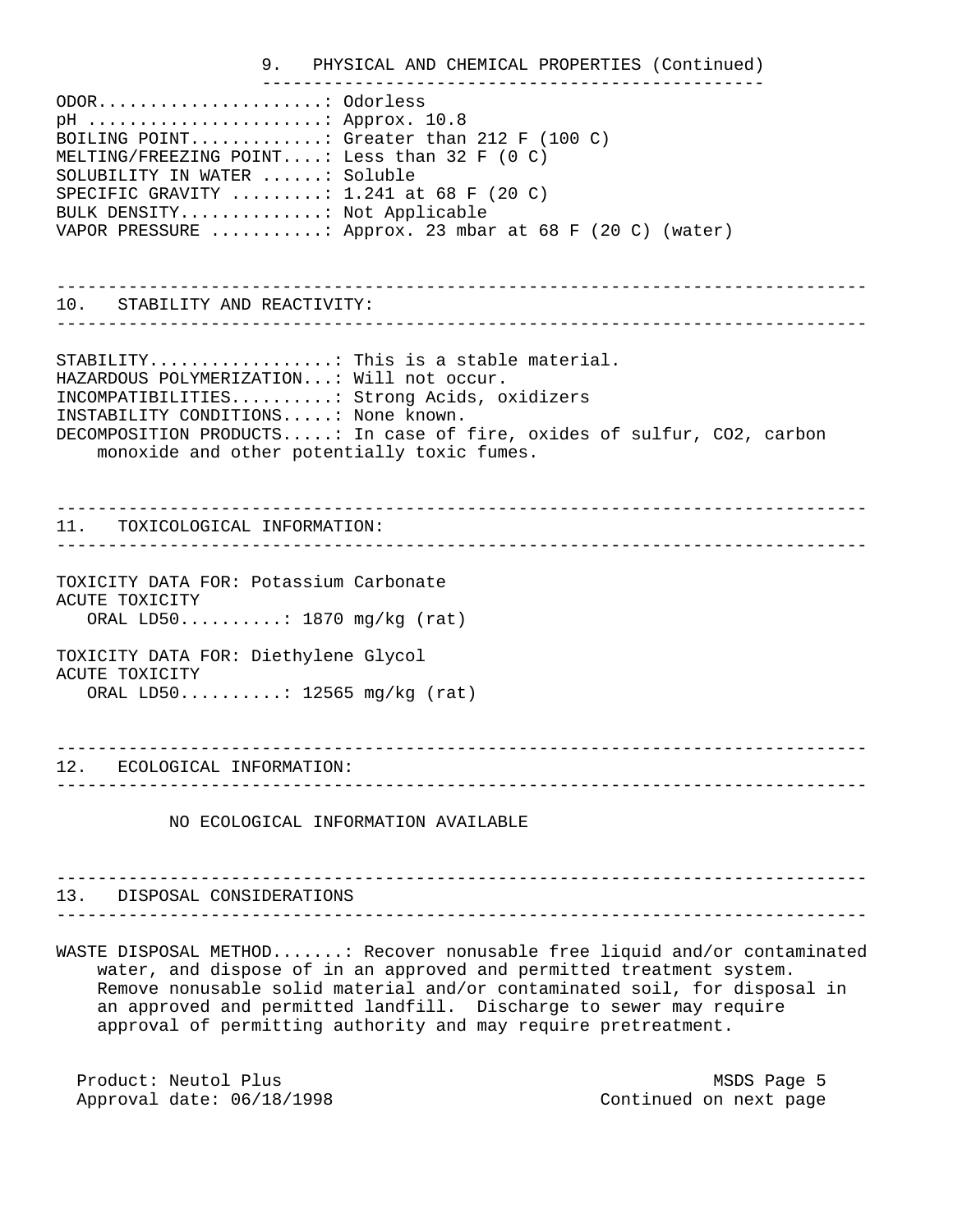------------------------------------------------------------------------------- 14. TRANSPORTATION INFORMATION: ------------------------------------------------------------------------------- TECHNICAL SHIPPING NAME........: Aqueous Alkaline Photochemical Solution PRODUCT LABEL...................: Neutol Plus DOT (DOMESTIC SURFACE) ---------------------- HAZARD CLASS OR DIVISION ......: Non-Regulated IMO / IMDG CODE (OCEAN) ----------------------- HAZARD CLASS DIVISION NUMBER...: Non-Regulated ICAO / IATA (AIR) ----------------- HAZARD CLASS DIVISION NUMBER...: Non-Regulated ------------------------------------------------------------------------------- 15. REGULATORY INFORMATION: ------------------------------------------------------------------------------- OSHA STATUS.................: This product is hazardous under the criteria of the Federal OSHA Hazard Communication Standard 29 CFR 1910.1200. TSCA STATUS.................: On TSCA Inventory CERCLA REPORTABLE QUANTITY..: None SARA TITLE III: SECTION 302 EXTREMELY HAZARDOUS SUBSTANCES..: None SECTION 311/312 HAZARD CATEGORIES.....: Immediate Health Hazard; Delayed Health Hazard SECTION 313 TOXIC CHEMICALS.......: None RCRA STATUS.................: If discarded in its purchased form, this product would not be a hazardous waste either by listing or by characteristic. However, under RCRA, it is the responsibility of the product user to determine at the time of disposal, whether a material containing the product or derived from the product should be classified as a hazardous waste. (40 CFR 261.20-24)

The following chemicals are specifically listed by individual states; other product specific health and safety data in other sections of the MSDS may also be applicable for state requirements. For details on your regulatory requirements you should contact the appropriate agency in your state.

Product: Neutol Plus and the matrix of the MSDS Page 6 Approval date:  $06/18/1998$  Continued on next page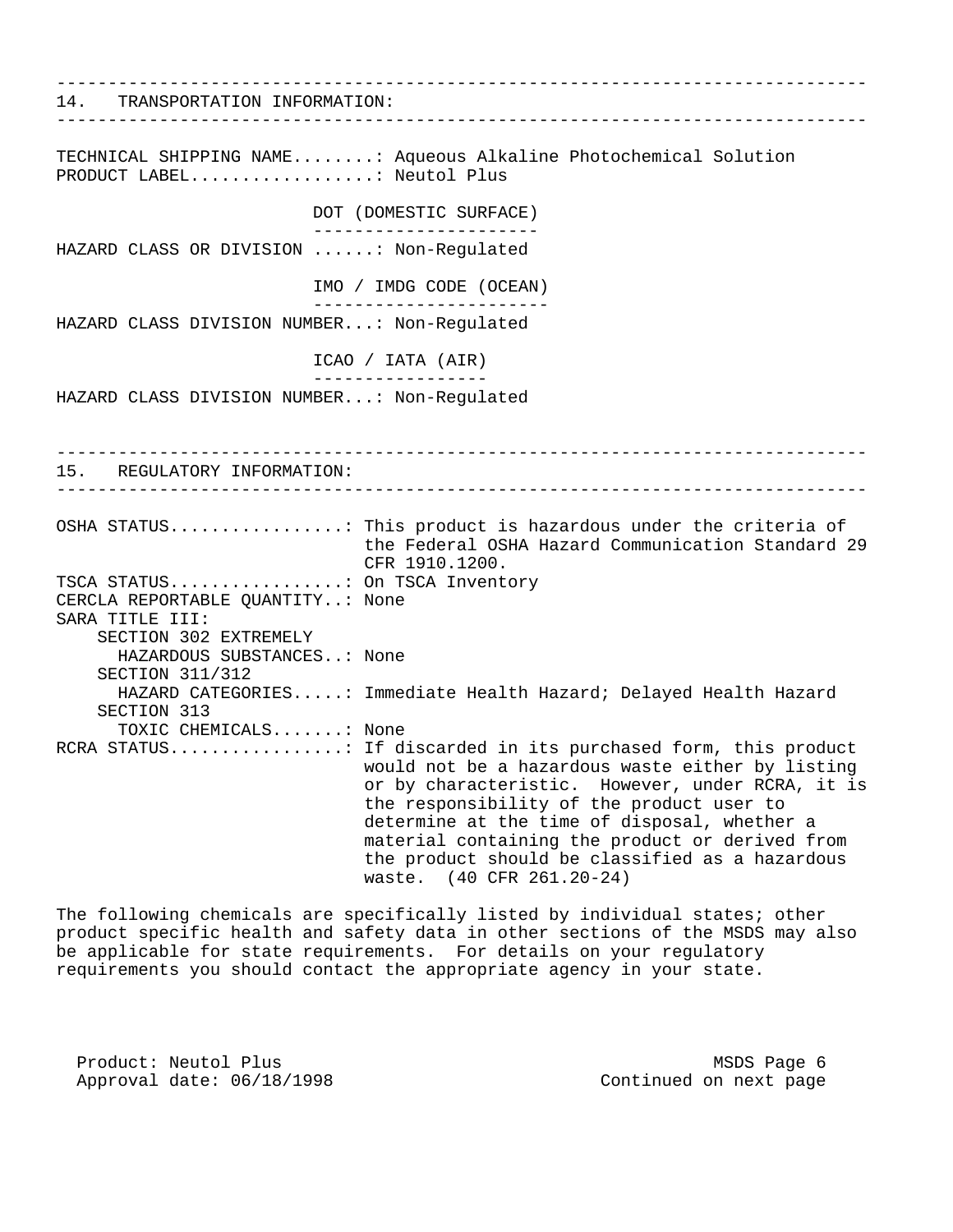| 15. |  | REGULATORY INFORMATION (Continued) |  |
|-----|--|------------------------------------|--|
|-----|--|------------------------------------|--|

----------------------------------------

| COMPONENT NAME<br>/CAS NUMBER<br>_____________                                                                                                                           | CONCENTRATION                              | STATE CODE                                                                                                                     |             |  |  |
|--------------------------------------------------------------------------------------------------------------------------------------------------------------------------|--------------------------------------------|--------------------------------------------------------------------------------------------------------------------------------|-------------|--|--|
| Water                                                                                                                                                                    |                                            |                                                                                                                                |             |  |  |
| $7732 - 18 - 5$                                                                                                                                                          | $55 - 60$ %                                | PA3, NJ4                                                                                                                       |             |  |  |
| Potassium metabisulfite<br>$16731 - 55 - 8$                                                                                                                              | $1 - 5$ $\approx$                          | PA3, NJ4                                                                                                                       |             |  |  |
| Potassium Bromide                                                                                                                                                        |                                            |                                                                                                                                |             |  |  |
| $7758 - 02 - 3$                                                                                                                                                          | $1 - 5$ $\approx$                          | PA3, NJ4                                                                                                                       |             |  |  |
| Sodium isoascorbate<br>$6381 - 77 - 7$                                                                                                                                   | $1 - 5$ $\approx$                          | PA3, NJ4                                                                                                                       |             |  |  |
| Potassium Carbonate                                                                                                                                                      |                                            |                                                                                                                                |             |  |  |
| $584 - 08 - 7$                                                                                                                                                           | $10 - 20$ %                                | PA3, NJ4                                                                                                                       |             |  |  |
| Diethylene Glycol                                                                                                                                                        |                                            |                                                                                                                                |             |  |  |
| $111 - 46 - 6$                                                                                                                                                           | $1 - 5$ %                                  | PA1, NJ4                                                                                                                       |             |  |  |
| PA3 = Pennsylvania Non-hazardous present at 3% or greater.<br>16. OTHER INFORMATION:                                                                                     |                                            |                                                                                                                                |             |  |  |
|                                                                                                                                                                          |                                            |                                                                                                                                |             |  |  |
| HMIS RATINGS:                                                                                                                                                            | $\mathfrak{D}$<br>B=Safety Glasses, Gloves | Health Flammability Reactivity Personal Prot<br>$\overline{0}$<br>$\Omega$<br>0=Minimal 1=Slight 2=Moderate 3=Serious 4=Severe | B           |  |  |
| Agfa's method of hazard communication is comprised of Product Labels and<br>Material Safety Data Sheets. HMIS ratings are provided by Agfa as a customer<br>service.     |                                            |                                                                                                                                |             |  |  |
| REASON FOR ISSUE: Establish MSDS<br>PREPARED BY R. Ruppel-Kerr<br>APPROVED BY: H. W. Gventer<br>APPROVAL DATE: 06/18/1998<br>SUPERSEDES DATE: None<br>MSDS NUMBER: 34166 |                                            |                                                                                                                                |             |  |  |
| Product: Neutol Plus                                                                                                                                                     |                                            |                                                                                                                                | MSDS Page 7 |  |  |

Approval date:  $06/18/1998$  Continued on next page